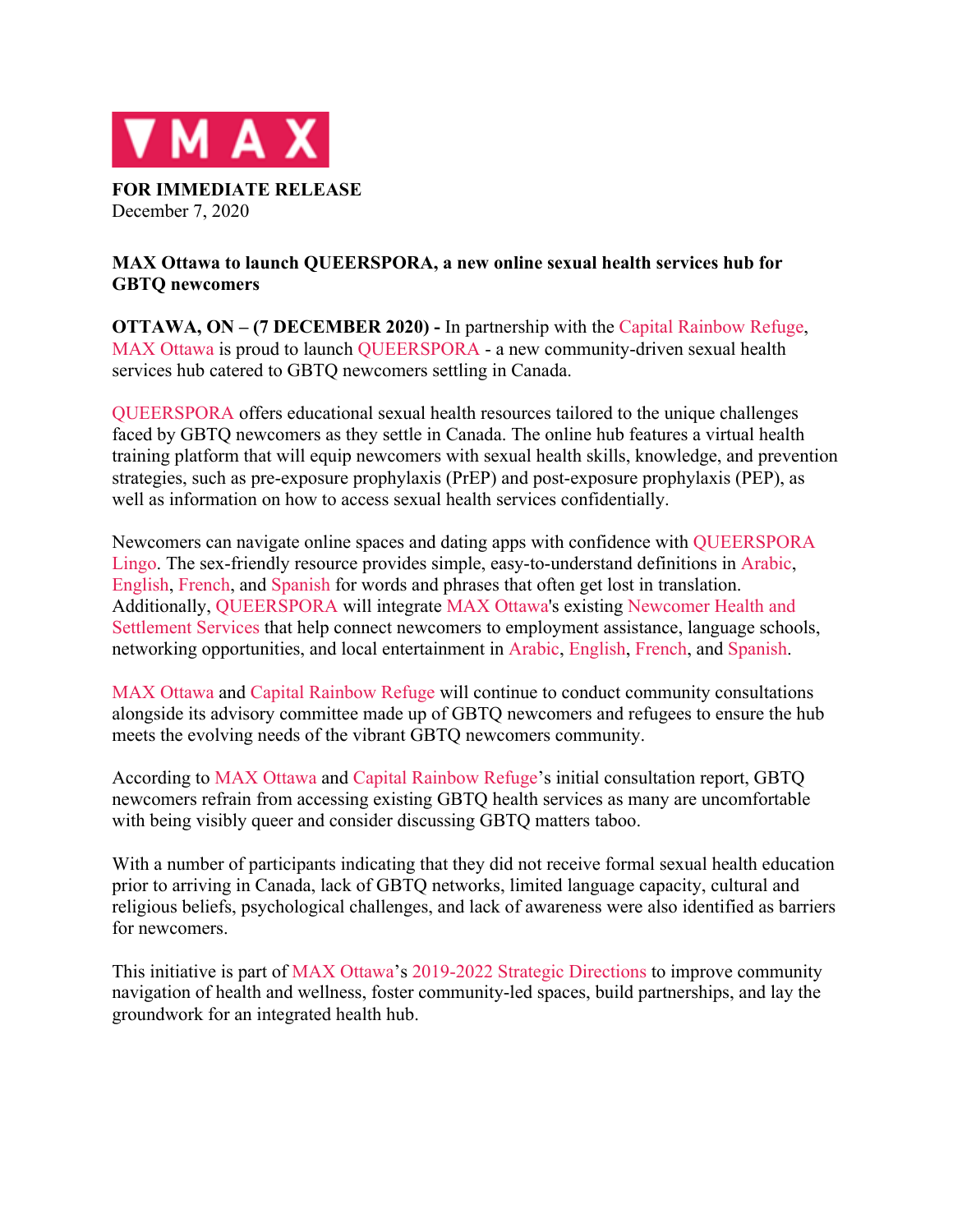"QUEERSPORA is a crucial step in advancing health and wellness for GBT2Q guys who are newly settling in the Nation's Capital Region. We know there are often many barriers to accessing culturally adapted sexual health information, and resources. We hope that Queerspora will help to reduce some of these barriers and allow newcomers to explore sexuality and intimacy in an affirming manner."

**- Matthew Harding, Acting Executive Director, MAX Ottawa**

"As a queer newcomer to Ottawa, I have seen first-hand the lack of sexual health resources for GBTQ newcomers. Driven by and for GBTQ newcomers, QUEERSPORA makes these resources and services accessible and available at any time. This hub addresses the gap in settlement services when newcomers explore their sexuality and serve as proof that we, at MAX Ottawa are actively listening and responding to the needs of the community." **- Mohamed Altasseh, Community Support Coordinator, MAX Ottawa** 

"Capital Rainbow Refuge recognizes that it's vitally important to develop resources on sexual health and to share that knowledge within the newcomer community. We are proud to partner with MAX Ottawa and to work together to provide this information about sexual health to support settlement. Having a holistic approach to health is so important so that newcomers can participate fully in society, without fear, knowing how to be safe. It's great to see this program share such comprehensive knowledge."

**- Lisa Hébert, Coordinator, Capital Rainbow Refuge**

- 30 -

**Connect with MAX:** maxottawa.ca // Facebook // Twitter // Instagram // info@maxottawa.ca

**Contact Information**  Matthew Harding Acting Executive Director matt@maxottawa.ca (613) 701-6555 x107 400 rue, Cooper St Suite 9004 Ottawa, ON K2P 1X3

#### **About MAX Ottawa**

MAX Ottawa is a front line, community-based organization that focuses on maximizing the health and wellness of gay, bisexual, Two-Spirit, queer, and other guys who are into guys, both cis and trans (GBT2Q), in the Ottawa region. We reach guys into guys where they meet and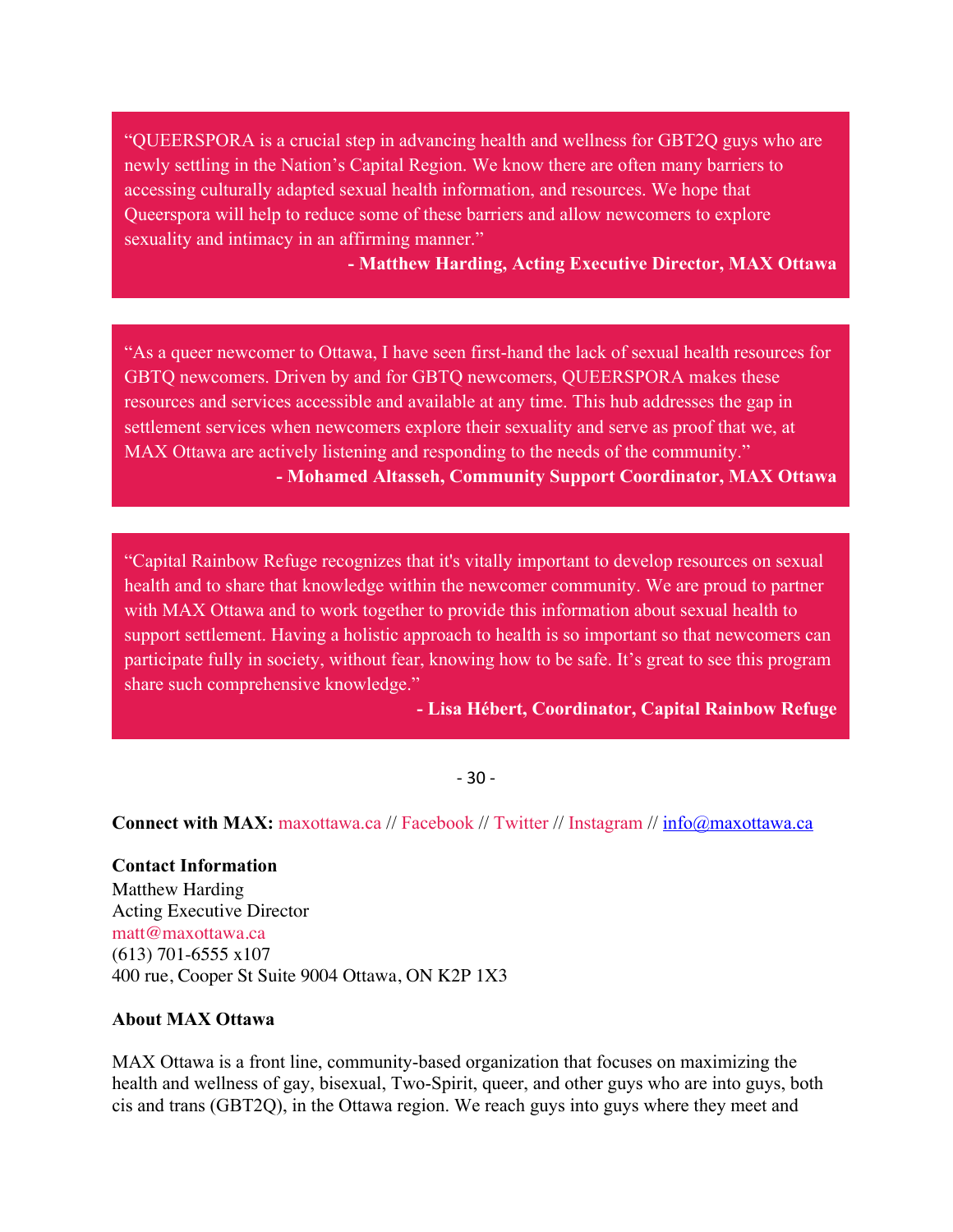socialize, raising awareness, providing prevention and education materials, and getting them connected to information and resources.

MAX Ottawa offers individual, group, and community support and education services by and for guys into guys in the Ottawa region; and we work with the healthcare providers that serve them.

MAX Ottawa operates on unceded and unsurrendered Algonquin territories.

# **About Capital Rainbow Refuge**

Capital Rainbow Refuge is a non-profit group of primarily LGBTQ members based in the national capital region. Founded in 2010, and operating with charitable capacity, we sponsor and support sexual and gender minority refugees. We mentor and partner groups to privately sponsor LGBTQ refugees and currently have 18 groups we're partnering with. We also have volunteers who support government refugees, inland claimants and newcomers who are starting their new independent lives. In order to do this work, Capital Rainbow Refuge is grateful for the generosity of our community and we are proud to issue charitable receipts.

**Connect with Capital Rainbow Refuge:** capitalrainbow.ca // Facebook // capitalrainbowrefuge@outlook.com

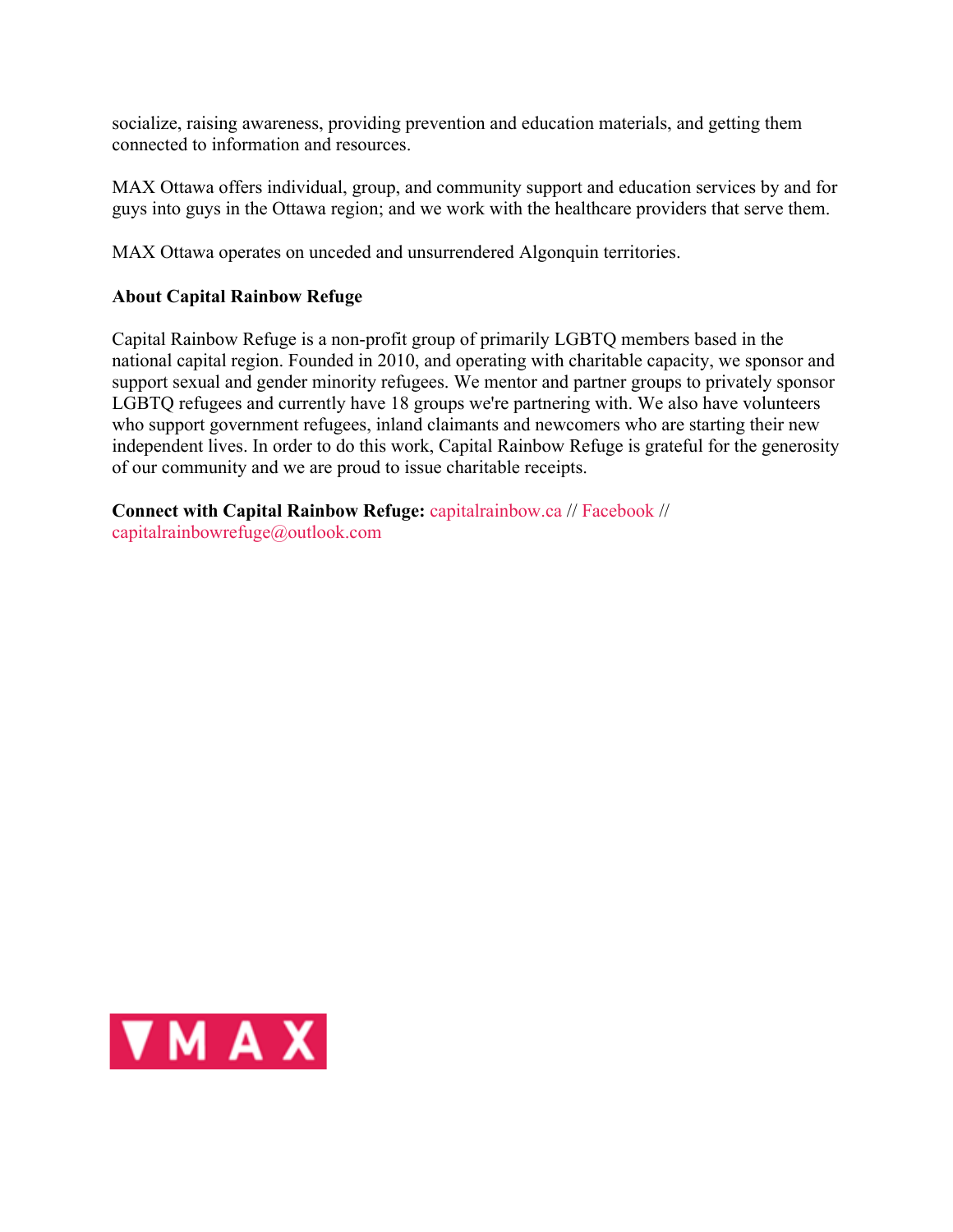### **POUR DIFFUSION IMMÉDIATE**

Le 07 décembre 2020

# **MAX Ottawa lance QUEERSPORA, un nouveau centre de services de santé sexuelle en ligne pour les nouveaux arrivants du GBTQ**

**OTTAWA, ON - (7 DÉCEMBRE 2020)** - En partenariat avec le Refuge Arc-en-Ciel de la Capitale, MAX Ottawa est fier de lancer QUEERSPORA - un nouveau hub communautaire de services en santé sexuelle destiné aux nouveaux arrivants GBTQ au Canada.

QUEERSPORA offre des ressources éducatives en santé sexuelle adaptées aux défis uniques auxquels font face les nouveaux arrivants GBTQ au Canada. Le hub en ligne propose une plateforme de formation en santé virtuelle qui dotera les nouveaux arrivants de compétences, de connaissances et de stratégies de prévention en matière de santé sexuelle, telles que la prophylaxie pré-exposition (PrEP) et la prophylaxie post-exposition (PEP), ainsi que des informations sur la façon d'accéder les services de santé sexuelle en toute confidentialité.

Les nouveaux arrivants peuvent naviguer dans les espaces en ligne et les applications de rencontres en toute confiance avec QUEERSPORA Lingo. Cette dernière fournit des définitions simples et faciles à comprendre, en arabe, en anglais, en français et en espagnol pour les termes et les phrases qui se perdent souvent dans la traduction. De plus, QUEERSPORA intégrera les services existants de santé et d'établissement pour les nouveaux arrivants chez MAX Ottawa qui aidera à connecter les nouveaux arrivants à l'aide à l'emploi, aux écoles de langues, aux possibilités de réseautage et aux divertissements locaux en arabe,en anglais, en français et en espagnol.

MAX Ottawa et le refuge Arc-en-Ciel continueront de mener des consultations communautaires aux côtés de leur comité consultatif composé de nouveaux arrivants et de réfugiés GBTQ pour s'assurer que le carrefour répond aux besoins changeants de la communauté des nouveaux arrivants GBTQ.

Selon le rapport de consultation initial de MAX Ottawa et du refuge Arc-en-Ciel, les nouveaux arrivants GBTQ s'abstiennent d'accéder aux services de santé GBTQ existants, car beaucoup sont mal à l'aise d'être ouvertement queer et envisagent de discuter des questions GBTQ tabou.

Un certain nombre de participants ont indiqué qu'ils n'avaient pas reçu d'éducation formelle sur la santé sexuelle avant d'arriver au Canada. Le manque de réseaux GBTQ, la capacité linguistique limitée, les croyances culturelles et religieuses, les défis psychologiques et le manque de sensibilisation ont également été identifiés comme des obstacles pour les nouveaux arrivants.

Cette initiative fait partie des orientations stratégiques 2019-2022 de MAX Ottawa pour améliorer la navigation communautaire de la santé et du mieux-être, favoriser les espaces dirigés par la communauté, établir des partenariats et jeter les bases d'un carrefour de santé intégré.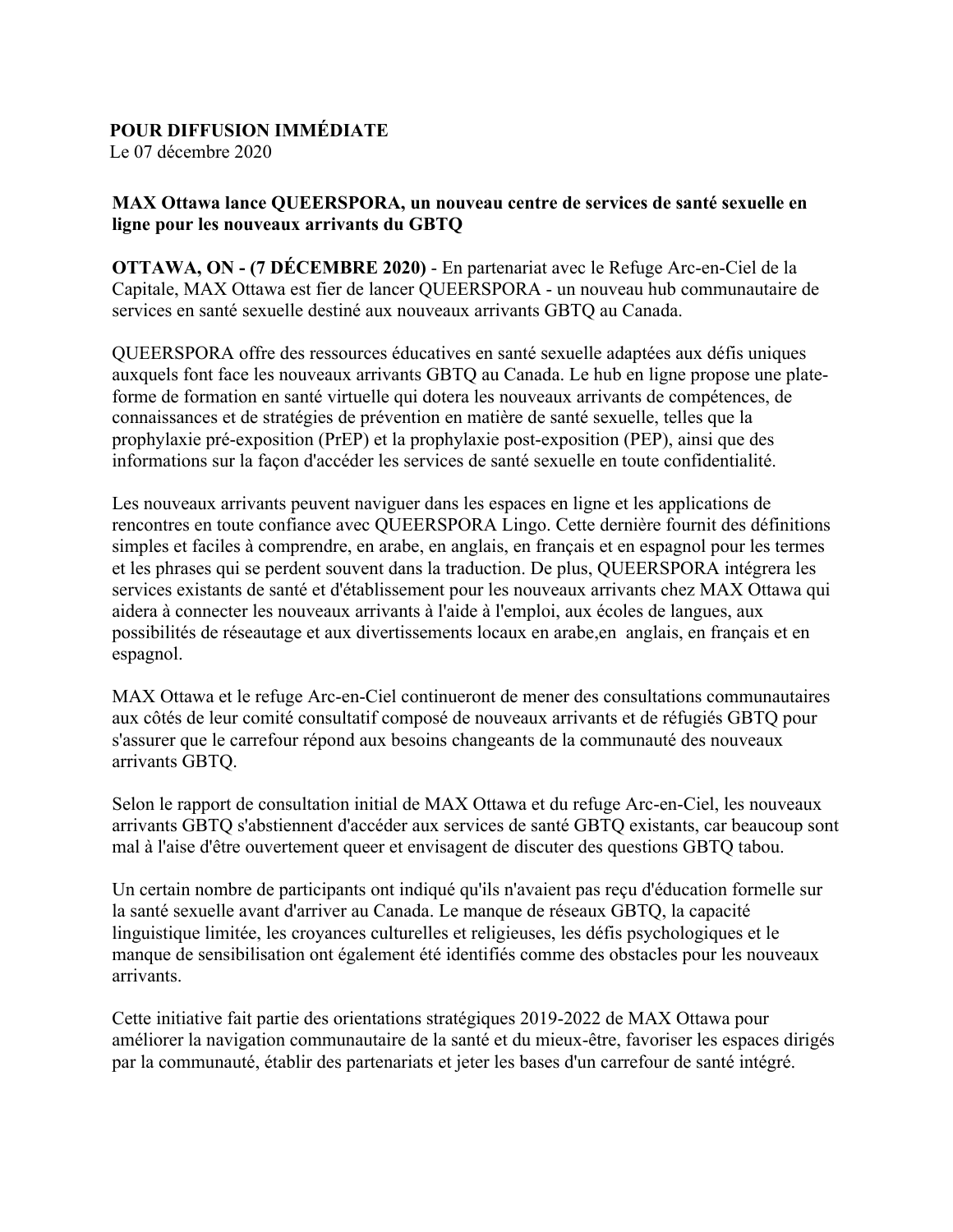« QUEERSPORA est une étape cruciale dans l'amélioration de la santé et du bien-être des gars GBT2Q qui viennent s'installer dans la région de la capitale nationale. Nous savons qu'il existe souvent de nombreux obstacles à l'accès à des informations et des ressources sur la santé sexuelle adaptées à la culture. Nous espérons que Queerspora aidera à réduire certains de ces obstacles et permettra aux nouveaux arrivants d'explorer la sexualité et l'intimité de manière affirmée. »

**- Matthew Harding, Directeur exécutif par intérim, MAX Ottawa**

« En tant que nouvel arrivant queer à Ottawa, j'ai vu de mes yeux le manque de ressources en santé sexuelle pour les nouveaux arrivants GBTQ. Mise en place par et pour les nouveaux arrivants GBTQ, QUEERSPORA rend les ressources et les services accessibles et disponibles à tout moment. Ce centre comble les lacunes des services d'établissement lorsque les nouveaux arrivants explorent leur sexualité et sert de preuve que nous, chez MAX Ottawa, écoutons activement et répondons aux besoins de la communauté. »

> **- Mohamed Altasseh, Coodonnateur du soutien à l'engagement communautaire, MAX Ottawa**

« Le refuge Arc-en-Ciel de la Capitale reconnaît qu'il est extrêmement important de développer des ressources sur la santé sexuelle et de partager ces connaissances au sein de la communauté des nouveaux arrivants. Nous sommes fiers de nous associer à MAX Ottawa et de travailler ensemble pour fournir cette information sur la santé sexuelle afin de favoriser l'établissement. Avoir une approche holistique de la santé est si important pour que les nouveaux arrivants puissent participer pleinement à la société, sans crainte, sachant comment être en sécurité. C'est formidable de voir ce programme partager des connaissances aussi complètes. »

**- Lisa Hébert, Coordinatrice,** Le refuge Arc-en-Ciel de la Capitale

- 30 -

**Connecte-toi avec MAX:** maxottawa.ca // Facebook // Twitter // Instagram // info@maxottawa.ca

**Informations de contact** Matthew Harding Directeur Exécutif par Intérim matt@maxottawa.ca (613) 701-6555 x107